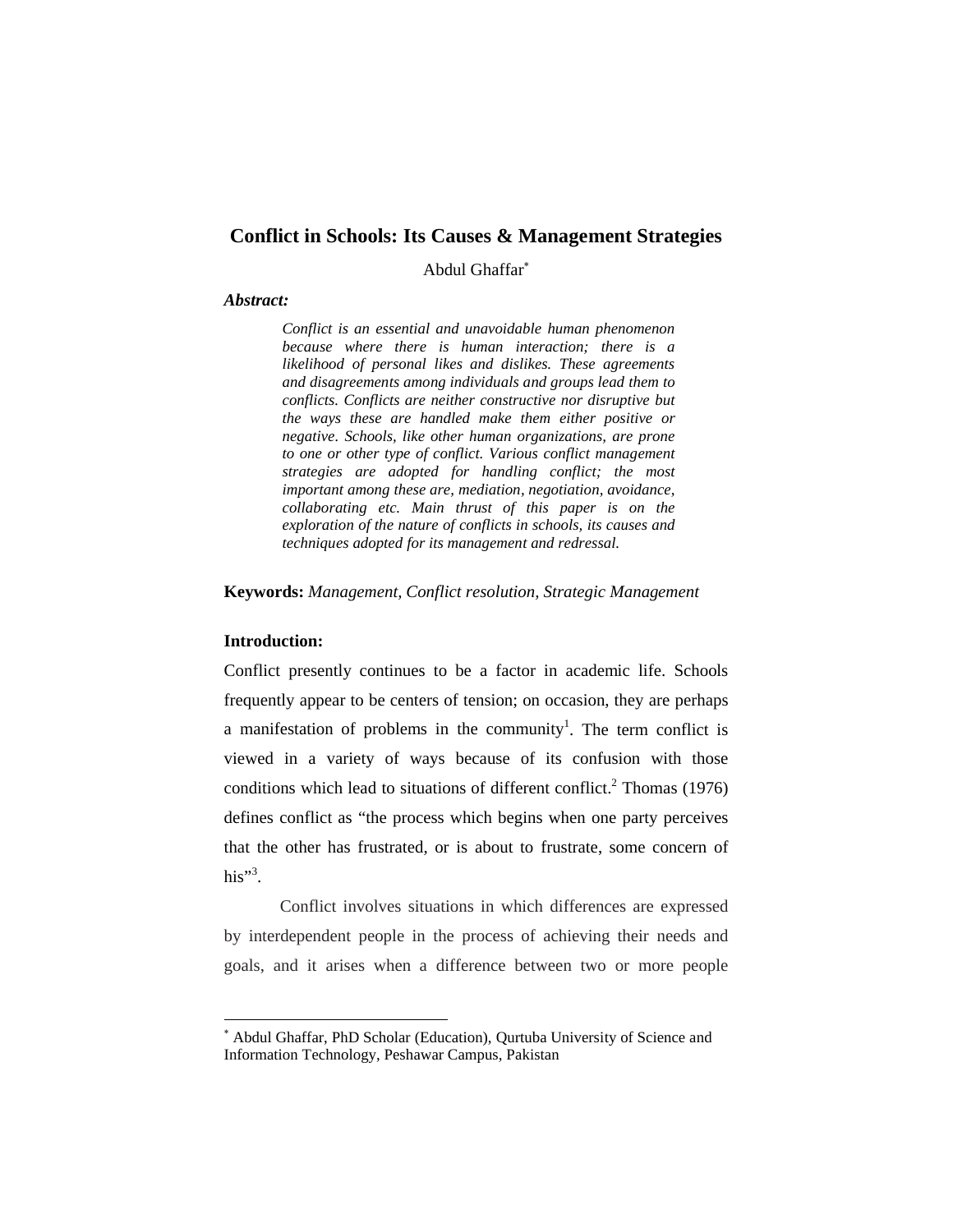necessitates change in at least one person in order for their engagement to continue and develop.<sup>4</sup>

Because of diverse and varied definitions of conflict, attitudes towards it and images of its role are also varied. Conflict in schools takes different forms; for example teachers seem reluctant to obey the principals, they do not seem to follow rules or accept extra work, they do not easily get along with their principals. Principals too adopt an authoritative approach, for example they pressurize teachers for an uninterrupted working of the school activities. It, therefore, becomes common that conflict between teachers and the school principal occur frequently at any time in the school<sup>7</sup>. In institutions, conflict occurs between various individuals because of their frequent interaction with each other. Conflict is an expression of hostility, antagonism and misunderstanding between the staff members.<sup>8</sup>

Conflict is inevitable and often good, for example, good teams always go through a "form, storm, norm and perform" period. Getting the most out of diversity means often-contradictory values, perspectives and opinions.

Conflict is often needed. It:

- i). Helps to raise and address problems.
- ii). Energizes work to be on the most appropriate issues.
- iii). Helps people "be real", for example, it motivates them to participate.
- iv). Helps people learn how to recognize and benefit from their differences.

### **Conflict in Schools- Its Causes & Management Strategies**

Conflict is not the same as discomfort. The conflict isn't the problem - it is when conflict is poorly managed that is the problem.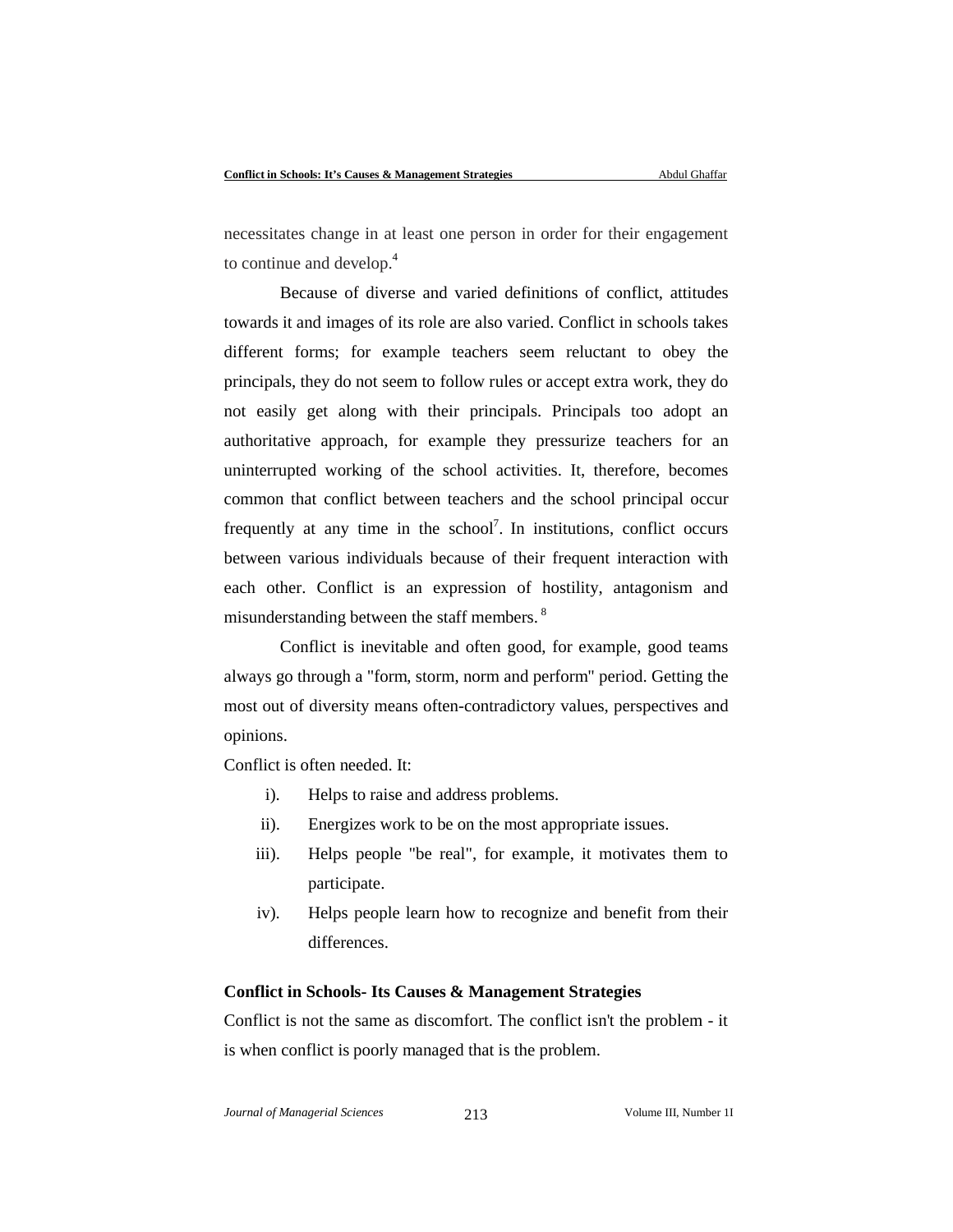Conflict is a problem when it:

(1) Hampers productivity (2) Lowers morale (3) Causes more and continued conflicts  $(4)$  Causes inappropriate behaviors<sup>9</sup>

#### **Conflict Management in School**

The better educators and students understand the nature of conflict, the better able they are to manage conflicts constructively<sup>10</sup>. Moran (2001) sees conflict management as "a philosophy and a set of skills that assist individuals and groups in better understanding and dealing with conflict as it arises in all aspects of their lives"<sup>11</sup>. Conflicts as a concept never remain positive or negative but it has always been seen as a basic and result oriented part of school life.<sup>12</sup>

Conflicts offer competitive as well as cooperative context in the organization but it varies according to the situation. Problems exist in managing conflicts when the context is competitive/individualistic or when the context and the conflict resolution procedures are incongruent. The effectiveness of a conflict resolution and peer mediation program may be limited when the classroom and school context is competitive<sup>13</sup>.

#### **Sources of Conflict**

The possible sources of conflict are poor communication, competition for common but scarce resources, incompatible goals and the like $14$ . Fisher (1997) notes, "…both individuals and groups have undeniable needs for identity, dignity, security, equity, participation in decisions that affect them. Frustration of these basic needs….becomes a source of social conflict"<sup>15</sup>

According to Plunkett and Attner (1989), the sources of conflict include; shared resources, differences in goals, difference in perceptions and values, disagreements in the role requirements, nature of work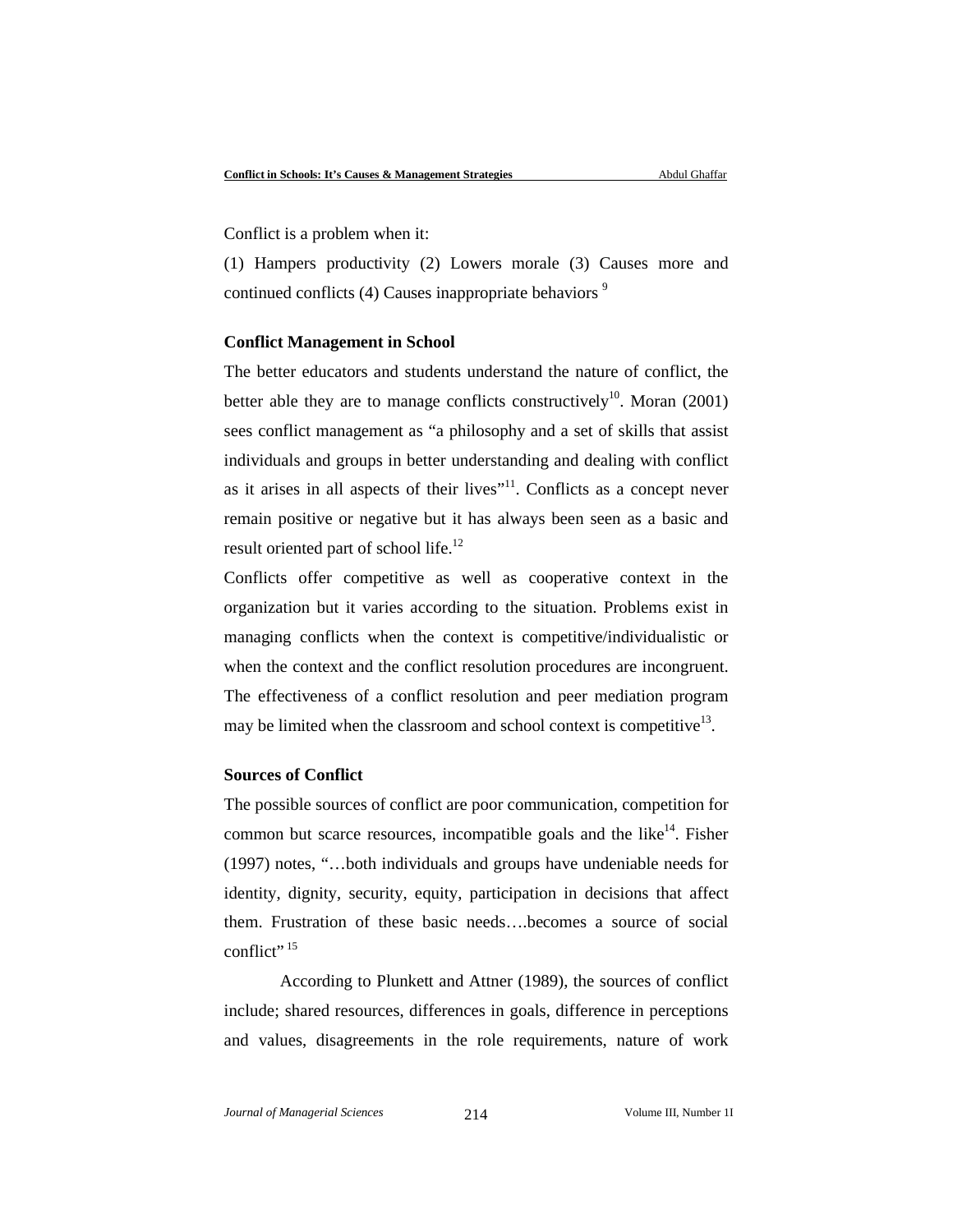activities, individual approaches, and the stage of organizational development<sup>16</sup>. Gray and Stark (1984) suggested that there are six sources of conflict.

These are: 1) Limited resources; 2) Interdependent work activities; 3) Differentiation of activities; 4) Communication problems; 5) Differences in perceptions; 6) The environment of the organization. According to these writers, conflict can also arise from a number of other sources, such as: 1) Individual differences (some people enjoy conflict while others don't); 2) Unclear authority structures (people don't know how far their authority extends); 3) Differences in attitudes; 4) Task symmetries (one group is more powerful than another and the weaker group tries to change the situation; 5) Difference in time horizons<sup>17</sup> (some departments have a long-run view and others have a short -run view). Another author Deutch in camp bell et-al (1983:187) identified a list of sources of conflict. These are; control over resources, preferences and nuisances, values, beliefs, and the nature of relationships between the parties $^{18}$ .

The classification of conflict is often made on the basis of the antecedent conditions that lead to conflict. Conflict may originate from a number of sources, such as tasks, values, goals, and so on. It has been found appropriate to classify conflict on the basis of these sources for proper understanding of its nature and implications. Following is a brief description of this classification.

### **Causes/ Factors leading to conflict:**

#### *Affective Conflict*

This is defined as "a condition in which group members have interpersonal clashes characterized by anger, frustration, and other negative feelings"  $^{19}$ .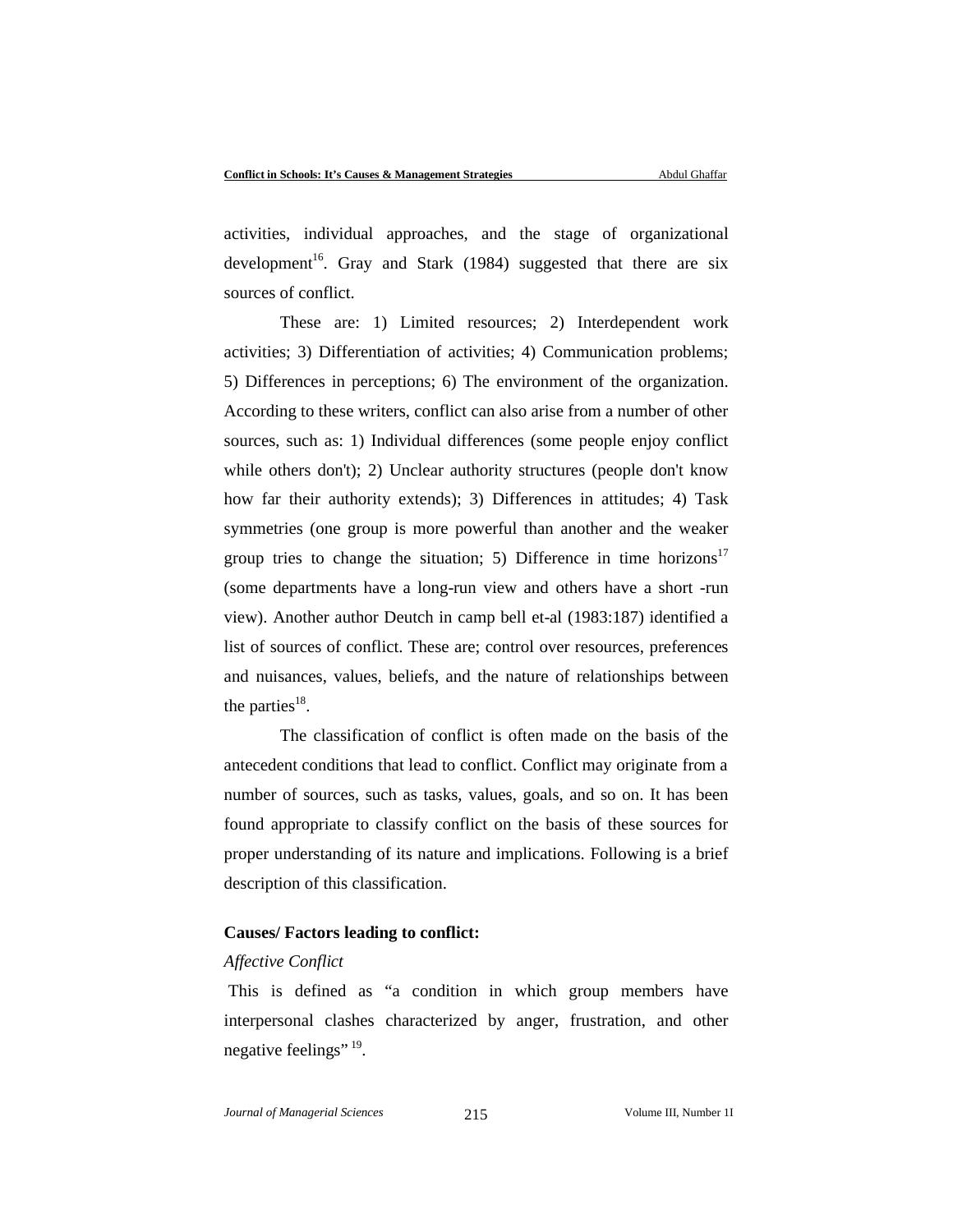#### *Substantive Conflict*

Jehn (1997b) characterized this type of conflict as "disagreements among group members' ideas and opinions about the task being performed, such as disagreement regarding an organization's current strategic position or determining the correct data to include in a report"<sup>20</sup>.

#### *Conflict of Interest*

This is defined as an inconsistency between two parties in their preferences for the allocation of a scarce resource. This type of conflict occurs "when each party, sharing the same understanding of the situation, prefers a different and somewhat incompatible solution to a problem involving either a distribution of scarce resources between them or a decision to share the work of solving it"<sup>21</sup>

#### *Conflict of Values*

This occurs when two social entities differ in their values or ideologies on certain issues $^{22}$ . This is also called ideological conflict.

## *Goal Conflict*

This occurs when a preferred outcome or an end-state of two social entities is inconsistent. In rare cases "it may involve divergent preferences over all of the decision outcomes, constituting a zero-sum game".<sup>23</sup>.

#### *Realistic versus Nonrealistic Conflict*

Realistic conflict is associated with "mostly rational or goal-oriented" disagreement, nonrealistic conflict "is an end in itself having little to do with group or organizational goals $"^{24}$ .

### *Institutionalized versus Non-institutionalized Conflict*

The former is characterized by situations in which actors follow explicit rules, and display predictable behavior, and their relationship has continuity, as in the case of line–staff conflict or labor–management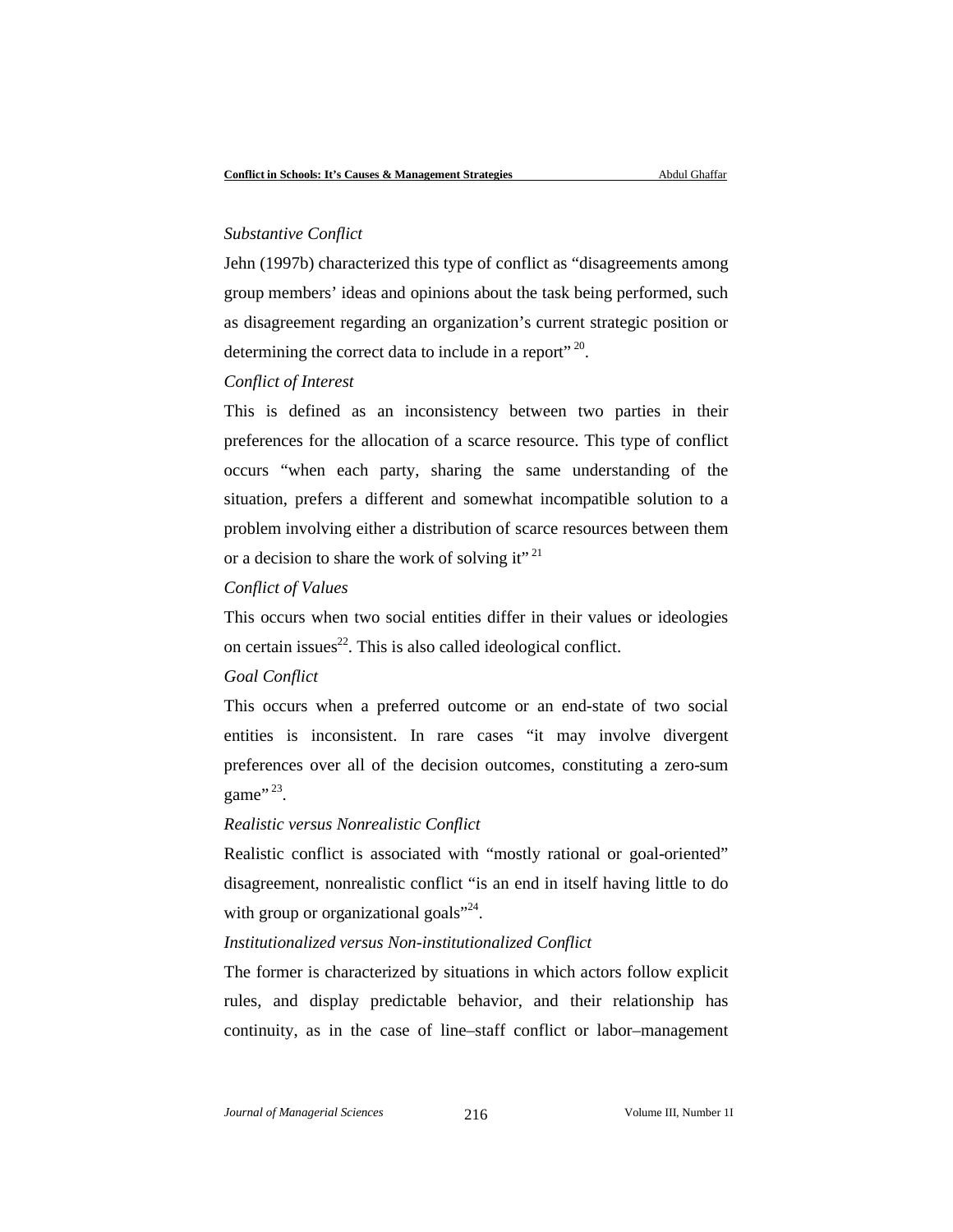negotiations. Most racial conflict is non-institutionalized where these three conditions are nonexistent.

### *Retributive Conflict*

This conflict is characterized by a situation where the conflicting entities or factions feel the need for a drawn-out conflict to punish the opponent. In other words, each party determines its gains, in part, by incurring costs to the other party<sup>25</sup>.

### *Misattributed Conflict*

This relates to the incorrect assignment of causes (behaviors, parties, or issues) to conflict. For example, an employee may wrongly attribute to his or her supervisor a cut in the employee's department budget, which may have been done by higher-level managers over the protest of the supervisor.<sup>26</sup>

## *Displaced Conflict*

This type of conflict occurs when the conflicting parties either direct their frustrations or hostilities to social entities that are not involved in conflict or argue over secondary, not major, issues<sup>27</sup>.

### **Conflict Resolution Skills/ Strategies**

David W. Johnson and Roger T. Johnson (1996) hold that Conflict resolution and peer mediation programs are often promoted as a way to reduce violence (and destructively managed conflicts) in schools<sup>28</sup>. Management of conflict is a human relations concept long recognized in business and industry as a necessary component of the developmental process<sup>29</sup>. Sweeney and Caruthers (1996) define conflict resolution in a most general and concise way, "the process used by parties in conflict to reach a settlement" 30.

Hocker and Wilmot (1985) initially discuss conflict management styles in terms of assumptions. Their assumptions are: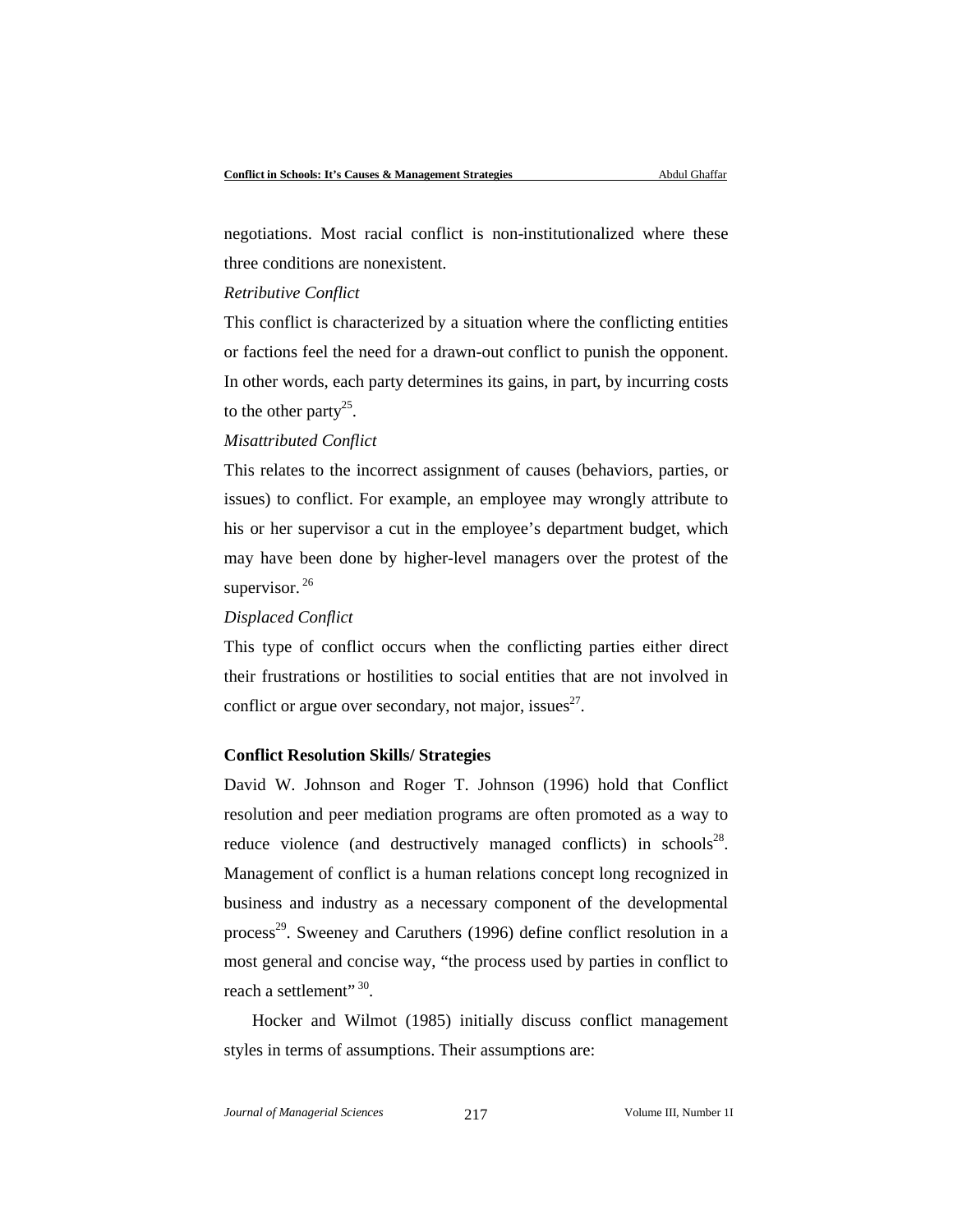- People develop patterned response to conflict.
- People develop conflict styles for reasons that make sense to them.
- No one style is automatically better than another.
- People's styles undergo change in order to adapt to the demands of new situations $31$ .

Robbins (1974) concentrates on strategies specifically labeled as resolution techniques. He lists eight techniques as follows:

(1) Problem solving (2) Super ordinate goals (3) Avoidance (4) Smoothing (5) Compromise (6) Authoritative command (7) Altering the human variable  $(8)$  Altering structural variables<sup>32</sup>.

Thomas (1971) examines conflict management strategies by focusing on general strategies used by administrators in an educational setting. In his research he points out that there is no difference between management and leadership; hence, manager is synonymous with leader. Thomas eight strategies for management are:

(1) Citizens advisories (2) Confrontation sessions (3) Sensitivity training (4) Process involvement (5) Educational pluralism (6) Volunteerism (7) Cooperative studies  $(8)$  Failure  $33$ .

Since conflict is seemingly unavoidable, particularly in a scholarly setting, it is obviously necessary for administrators to be able to recognize conflict, to view its constructive as well as destructive potential, to learn how to manage conflict, and to apply conflict management strategies in a practical way<sup>34</sup>.

Jhonson & Jhonson (1996) state that conflicts are resolved constructively when they (a) result in an outcome that all disputants are satisfied with, (b) improve the relationship between the disputants, and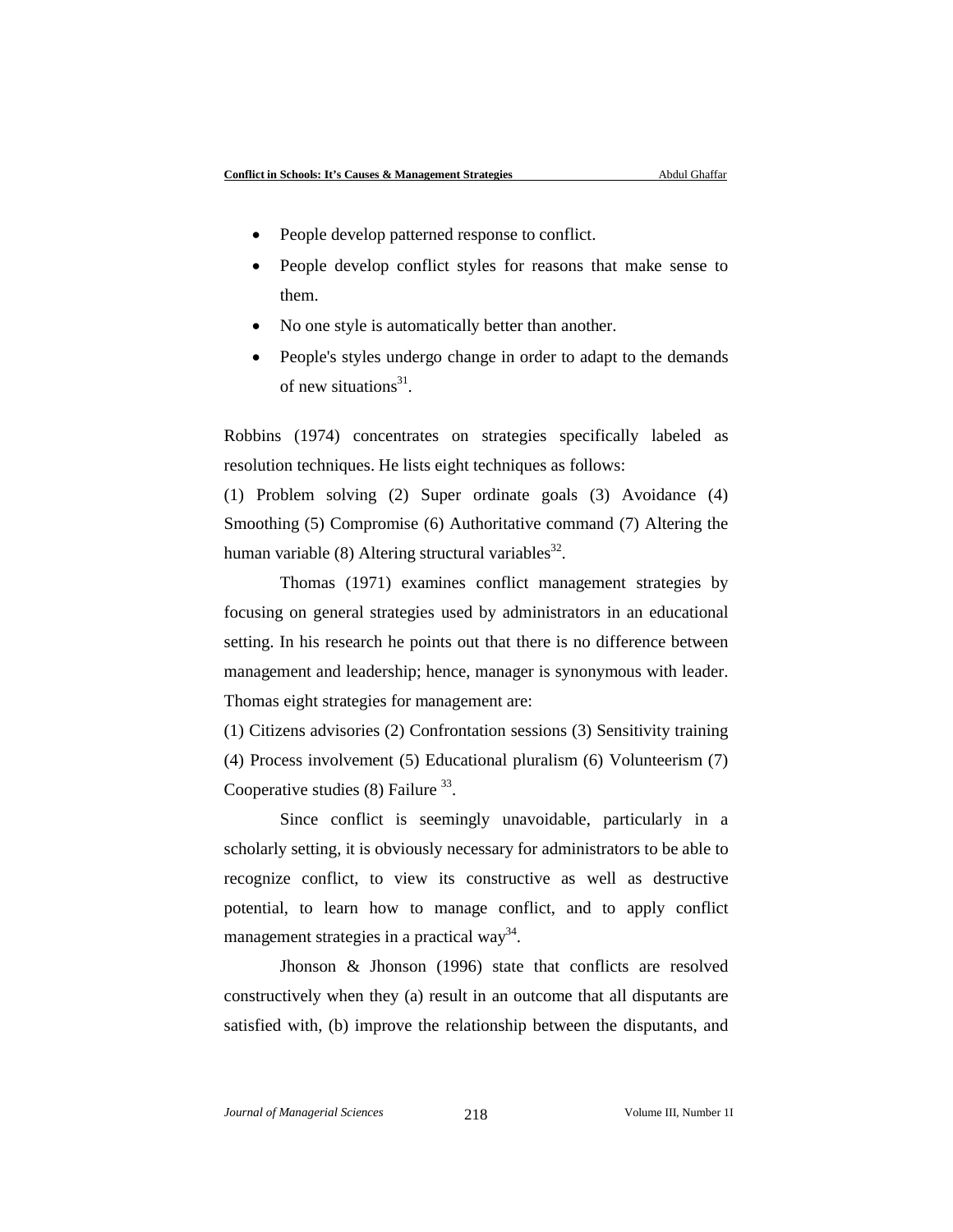(c) improve the ability of disputants to resolve future conflicts in a constructive manner<sup>35</sup>. Conflict Resolution Education (CRE) and Ohio Department of Education (ODE) define conflict resolution as a philosophy and set of skills that assist individuals and groups to better understand and deal with conflict as it arises in all aspects of their lives.<sup>36</sup>

Bodin and Crawford (1999) maintains that since school is an entity which composes of different people with different generational ages and that negotiation and mediation must be identified as the best strategies for eliminating conflicts<sup>37</sup>. Three types of situations demand from the negotiator to face and find solution to them; these situations are task and relationship oriented conflict, intellectual and emotion oriented conflict and compromise and win conflict<sup>38</sup>. Conflict management is deemed to be successful if it has achieved its goal by reaching a win-win, or approach-approach or consensual agreement which is accepted by both parties.

Mediation is another way of conflict management used today. Bentley (1996) describes mediation as a form of problem solving process where a neutral third party assists disputants to reach a mutually  $acceptable$  agreement<sup>39</sup>. Mediation proves as an effective method because it involves a democratic and structured process that enables disputants to resolve their own conflict, with the assistance of trained peers<sup>40</sup>. Deutsch (2005) argues that mediators follow these steps:

(a) They establish a working alliance with the parties, (b) they improve the climate between the parties, (c) they address the issues, and that (d) they apply pressure for settlement<sup>41</sup>.

Mediators should adopt the following skills in order to handle conflict, namely;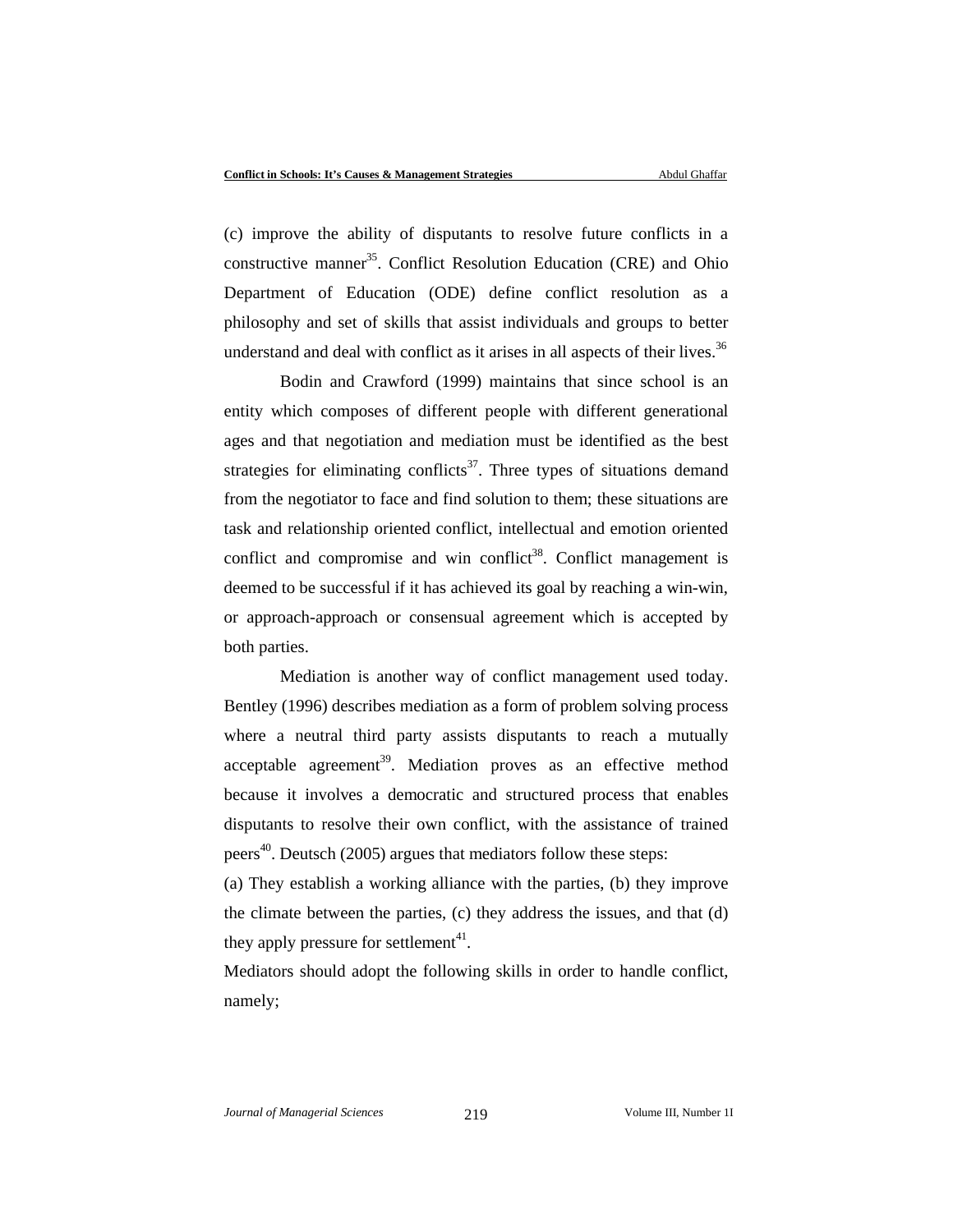- a. They must be able to establish a working relation with each of the conflicting parties,
- b. They must be able to establish a cooperative problemsolving attitude among the parties,
- c. They must be able to develop a creative group process and group decision making, and
- d. They must gather considerable substantive knowledge about the problems around which the conflict centers $142$ .

#### **Conclusion:**

Conflict management styles are essential in order to utilize them for handling conflicts in the schools. Prominent conflict handling styles include; competing, avoiding, collaborating, compromising and accommodating. Competing style characterizes assertiveness and uncooperativeness and it occurs when the parties involved work for their respective gains at the expense of opposite party. This style is described as power-focused style and might is right approach can best summarize this approach. Second style is avoiding which is both unassertive and uncooperative; in this the person involved work neither for his own benefit nor bothers about the other party. This is sometimes considered as best because it works on the principle of leave one alone. Collaborating approach is opposite of avoiding and is characterized by both assertiveness and cooperativeness. This style focuses on satisfying the needs of both parties involved. In this both parties agree on working together. A collaborative approach to conflict management, we argue, may enhance levels of trust and cooperation between the president and the board. Collaboration may be an especially useful strategy for resolving and/or regulating conflicts and loosening the grip of dissension where confrontation involves stakeholders with differential power and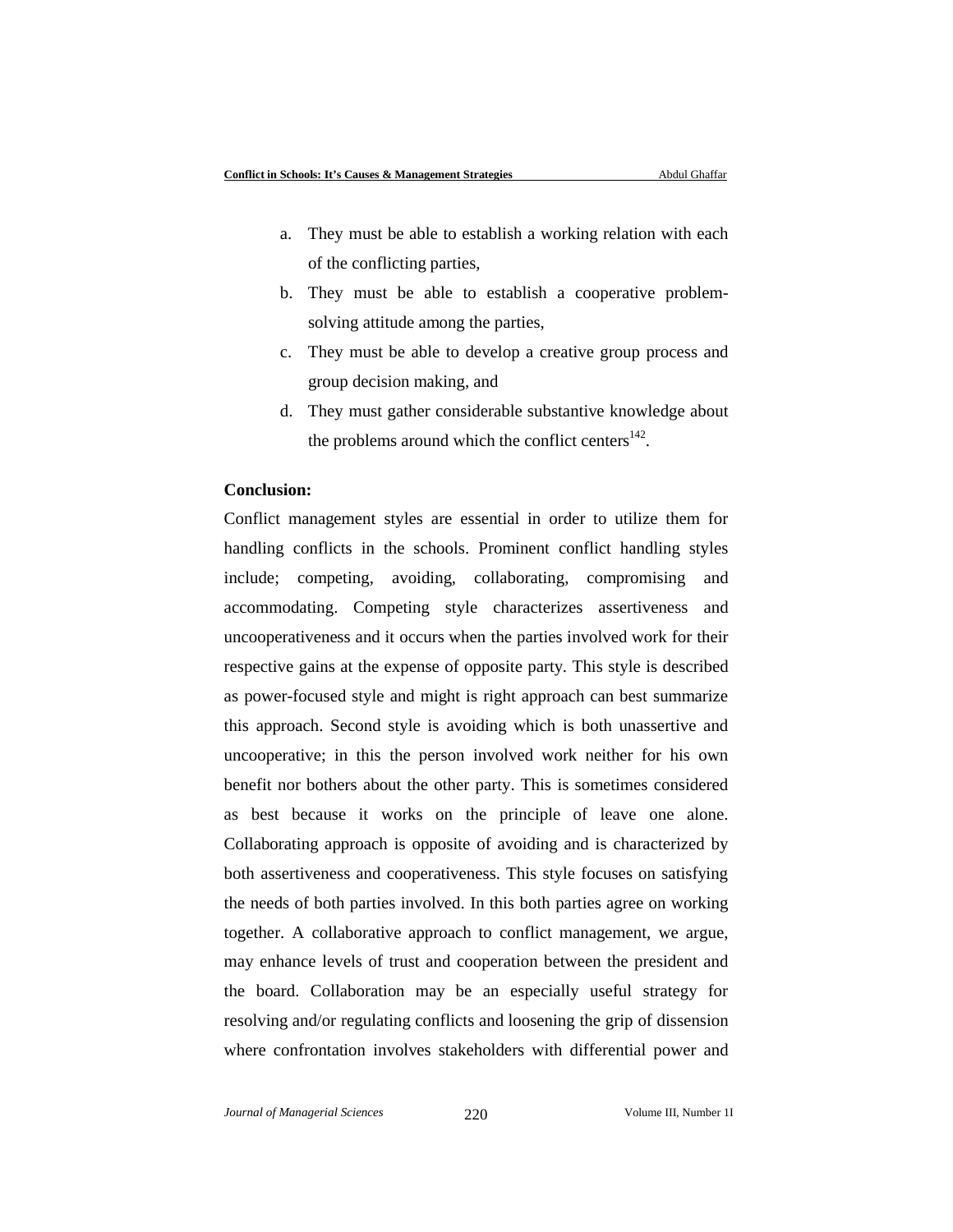$resource<sup>42</sup>$ . Compromising style is a mid way approach for conflict management, it adopts an intermediate course between assertiveness and cooperativeness and it is effective when both parties agree on sacrificing some concerns for achieving a solution. Finally, accommodating style is characterized by both unassertiveness and cooperativeness and it is the opposite of competing style. In this style an individual gives up some of his concerns so as to accommodate the needs of his adversary.

There is still, however, a long way to go before conflict resolution and peer mediation training is managed constructively in every classroom and school<sup>43</sup>. However, it may be underscored that conflict-free atmosphere is conducive to constructive and creative work. Sincere efforts should be made to resolve tensions & cultivate an atmosphere of mutual acceptance and tolerance, accommodation & understanding. Uncalled for tensions & conflicts so often lead to mental stresses & strains that, in turn, cause psycho-somatic diseases & deformities.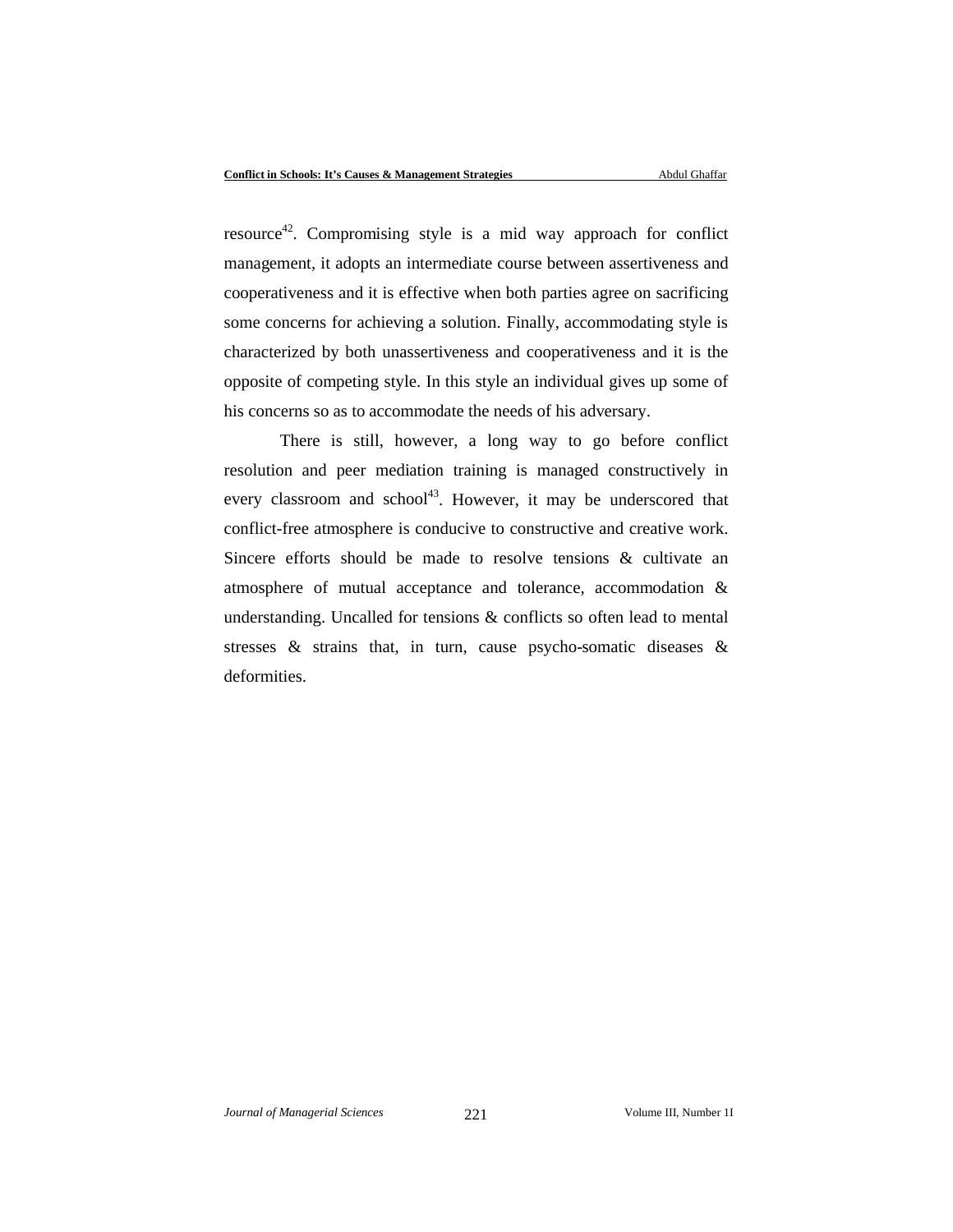### **End Notes:**

<sup>1</sup> Karen L. Fleetwood, (1987), The Conflict Management Styles And Strategies Of Educational Managers, A thesis submitted to the Faculty of the University of Delaware in partial fulfillment of the requirements for the degree of Master of Arts in Communication

<sup>2</sup> E. M. Beck and Michael Betz (1975), A Comparative Analysis of Organizational Conflict in Schools Sociology of Education, Vol. 48, No. 1, American Sociological Association, p 60.

<sup>3</sup> Thomas, K.W. (1976). Conflict and Conflict management. In M.D. Dunnette (Ed.), *Handbook of industrial and organizational psychology.* Chicago: Rand McNally, pp. 889-935.

<sup>4</sup> Denohue, W. A. and B. Kott. (1992), *Managing Interpersonal Conflict.*  Newbury, Park Calif.: Sage Publication.

 $5$  Gebretensay Tesfay (2002), A Study of factors that generate conflict between government secondary school teachers and educational managers in Addis Ababa Administrative Region, A Thesis presented to The School of Graduate Studies Addis Ababa University, p.3

<sup>6</sup> Chandan, Jet. (1994). Organizational Behavior, New Delhi: Vikas Publishing House pvt. Ltd. P.271

<sup>7</sup> Carter McNamara, Basics of Conflict Management, Adapted from the Field Guide to Leadership and Supervision. Retrieved from

http://managementhelp.org/intrpsnl/basics.htm, dated: 15-3-2010

<sup>8</sup> David W. Johnson and Roger T. Johnson (1996), Review of Educational Research, Vol. 66, No. 4, American Educational Research Association, pp. 459- 506

<sup>9</sup> Tschannen-Moran, M. (2001). The effects of a state-wide conflict management initiative in schools. American Secondary Education, 29, p.3.<br><sup>10</sup> Kinard, J. (1988). Management, Toronto: D.C. Health and company. P. 303<sup>11</sup> Jhonson & Jhonson, Ibid, p.498<sup>212</sup> Hanson, E.M. (1991). Educational

Behavior (3rd Ed), Boston: Allynard Bacon. p.271

<sup>13</sup> Fisher, R.J. (1997). *Interactive conflict resolution*. Syracuse University Press: Syracuse, New York. P.6

 $14$  Plunkett, W.R.and Raymond, F. Attner (1989). Introduction to Management, Boston: PWs-Kent Publishing, p.437

<sup>15</sup> Gray, J.L and Strake, F.A. (1984) Organizational Behavior-Concepts and Applications ( $3<sup>rd</sup>$  ed.) Columbus Bell and Howell Company, pp.483-386

<sup>16</sup> Campbell, R.F., Carbally, J.E., and Nustrand, R.O. (1983) Introduction to Educational Administration (6<sup>th</sup> edition). Boston: Allyn and Bacon Inc. p.187 <sup>17</sup> Gray,J.L and Strake,F.A. (1984). Ibid, pp.483-386  $18$  Campbell, R.F., Carbally, J.E., and Nustrand, R.O. (1983) Introduction to

Educational Administration ( $6<sup>th</sup>$  edition). Boston: Allyn and Bacon Inc. p.187

<sup>19</sup> Plunkett, W.R.and Raymond, F. Attner (1989), ibid, p. 439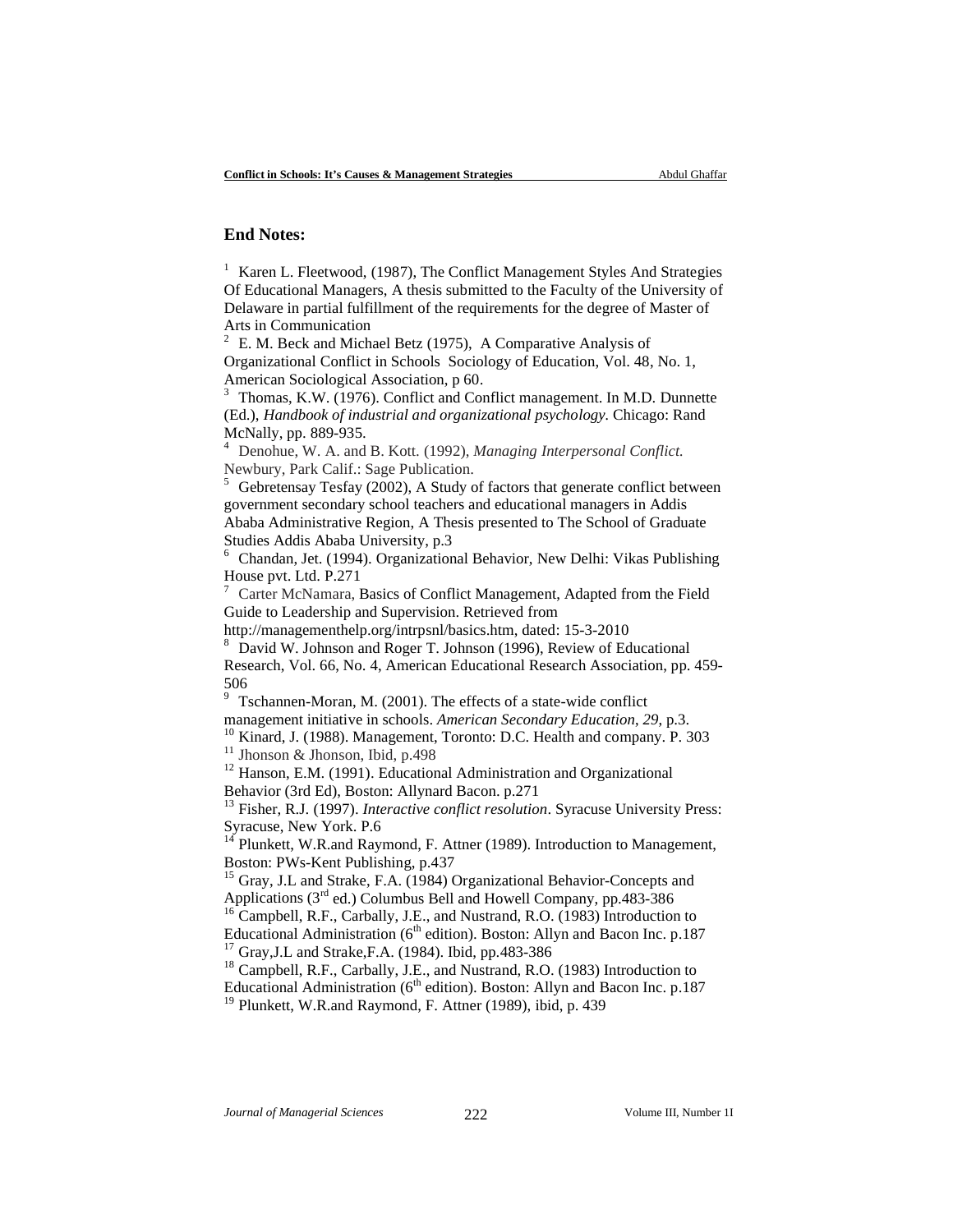$20$  Jehn, K. A. (1997b). To agree or not to agree: The effects of value congruence, individual demographic dissimilarity, and conflict of workgroup

outcomes. *International Journal of Conflict Management*, 8, p.288<br><sup>21</sup> Druckman, D., & Zechmeister, K. (1973). Conflict of interest and value<br>dissensus: Propositions in the sociology of conflict. *Human Relations*, 26, p.

<sup>22</sup> Druckman, D., Broome, B. J., & Korper, S. H. (1988). Value differences and conflict Resolution: Facilitation or delinking? *Journal of Conflict Resolution, <sup>32</sup>*, 489 <sup>23</sup> Cosier, R. A., & Rose, G. L. (1977). Cognitive conflict and goal conflict

effects on task performance. *Organizational Behavior and Human Performance, 19, p.* <sup>378</sup> <sup>24</sup> Ross, R. S. & Ross, J. R. (1989), *Small groups in organizational settings*.

Englewood Cliffs, NJ: Prentice-Hall, p. 139

<sup>25</sup> Saaty, T. L. (1990). The Analytic Hierarchy Process in conflict management. *International Journal of Conflict Management, 1*, p. 49)<br><sup>26</sup> Deutsch, M. (1977) The resolution of conflict. New Haven: Yale University

Press.<br><sup>27</sup> Deutsch, 1977, ibid

 $28$  David W. Johnson and Roger T. Johnson (1996), Ibid, pp. 459-506

<sup>29</sup> Cora Elaine Harper (2004), The Conflict Management Styles, Strength of Conflict Management Self-Efficacy, And Moral Development Levels Of School Counselors, A dissertation submitted to the Graduate Faculty of North Carolina State University in partial fulfillment of the requirements for the Degree of Doctor of Philosophy, p.24

<sup>30</sup> Sweeney, B. & Caruthers, W. L. (1996). Conflict resolution: History, philosophy, theory and educational applications. *School Counselor*, 43, 327. Hocker, J. L., and W. W. Wilmot (1985) Interpersonal conflict. Dubuque,

Iowa: Wm. C. Brown Publisher's pp.37-39

<sup>32</sup> Robbins, S. P. (1998). *Organizational behaviour.* New Jersey: Simon & Schuster, pp.67-73

<sup>33</sup> Thomas, Donald (1971), Decentralization as a management tool. Paper presented to the American Management Association Annual Conference and Exposition, New York City, New York, p.5<br><sup>34</sup> Karen L. Fleetwood A, (1987), ibid, p. 3

<sup>35</sup> Jhonson & Jhonson (1996), ibid, p. 464<br><sup>36</sup> Jennifer Batton (2002), Institutionalizing Conflict Resolution Education: The Ohio Model of conflict Resolution Education Quarterly, vol: 19, no. *4,* Wiley Periodicals, Inc. P.480

<sup>37</sup> Bodin, R.J & Crawford, D.k (1999) Developing emotional intelligence: A guide to behaviour management and conflict resolution in schools. North Mattis Avenue: Research Press, p.155

<sup>38</sup> Bodin, R.J & Crawford, D.k (1999), ibid, p.157

<sup>39</sup> Bentley, M. (1996). *Conflict Resolution in Schools*: Quicker peace and service. Cambridge, U.S.A: Cambridge University Press, p.4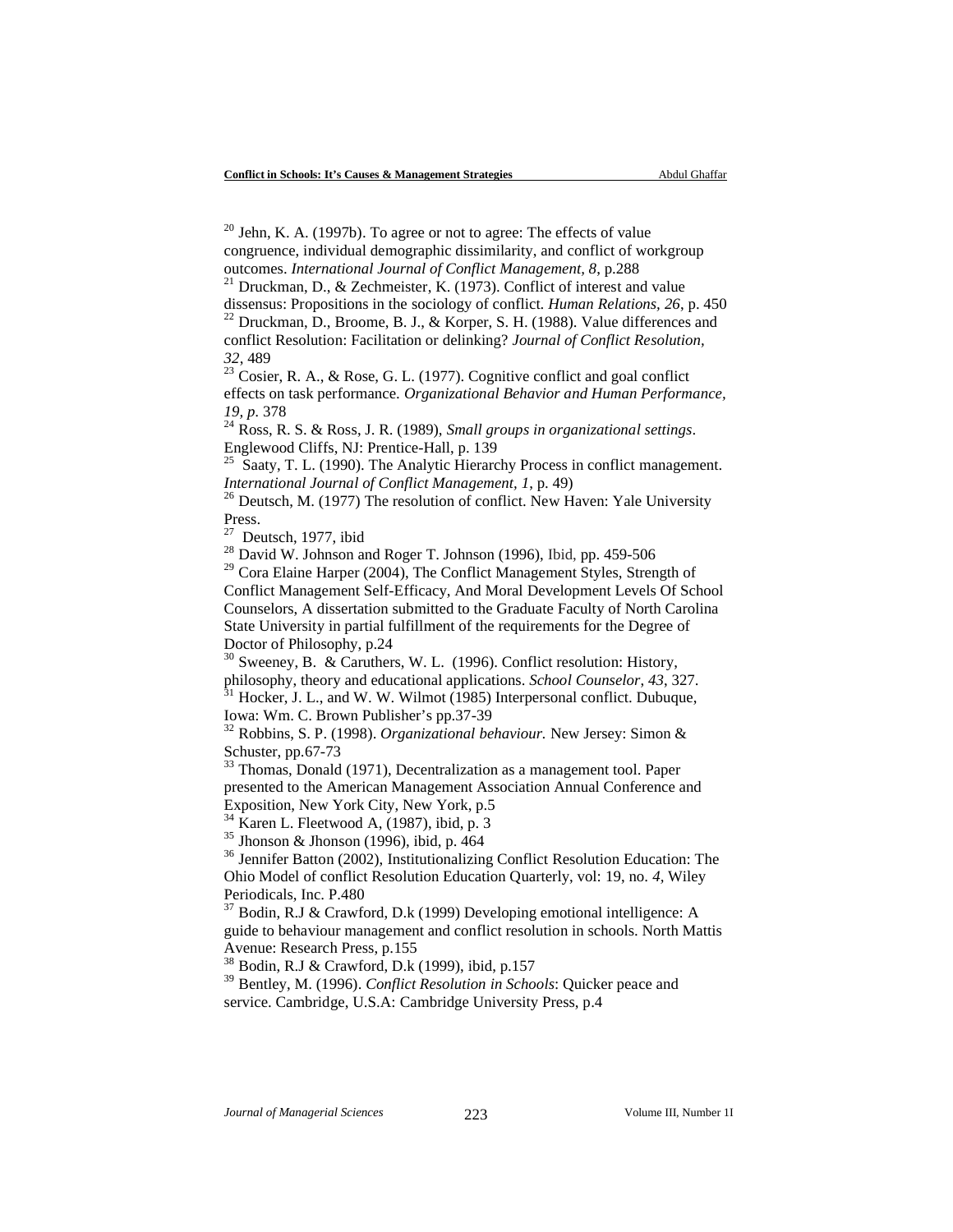<sup>40</sup> D'Oosterlinck, F. & Broekaert, E. (2003*) Integrating school-based and therapeutic conflict management models at schools.* The journal of school Health, 73 (6): 222

<sup>41</sup> Deutsch, M. (2005). *Cooperation and Conflict*. In West, M.A, Tjosvold, D. & Smith, K.G. The essentials of teamwork: International perspective. Maryland: Wiley, p.15

 $42$  Ibid, p.16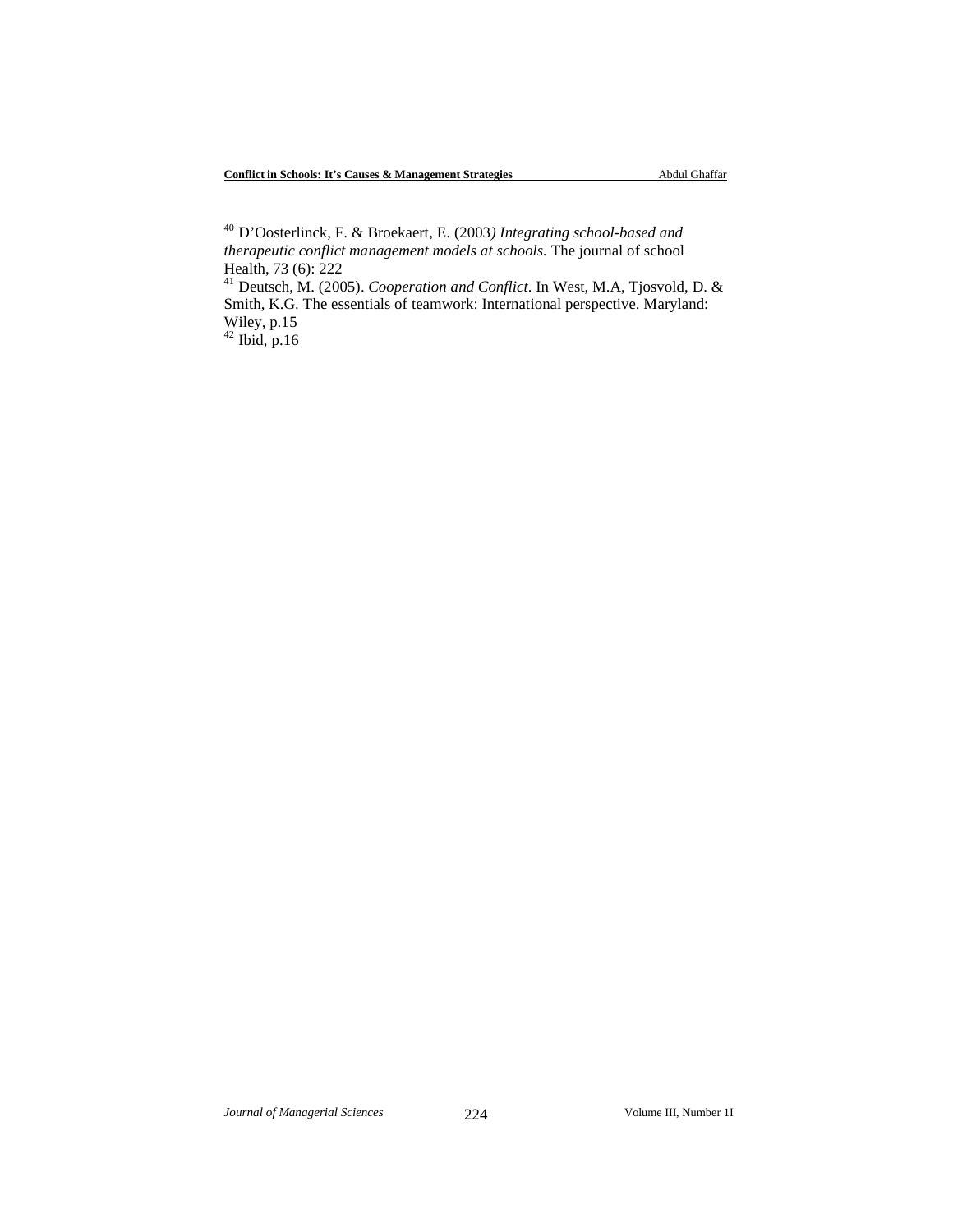### **Bibliography:**

Bentley, M. *Conflict Resolution in Schools*: Quicker peace and service. Cambridge, U.S.A: Cambridge University Press, (1996)

Bodin, R.J & Crawford, D.k. Developing emotional intelligence: A guide to behaviour management and conflict resolution in schools. North Mattis Avenue: Research Press, (1999)

Carter McNamara, Basics of Conflict Management, Adapted from the Field Guide to Leadership and Supervision. Retrieved from http://managementhelp.org/intrpsnl/basics.htm, dated: 15-3-2010

Campbell, R.F., Carbally, J.E., and Nustrand, R.O. Introduction to Educational Administration ( $6<sup>th</sup>$  edition). Boston: Allyn and Bacon Inc, (1983)

Chandan, Jet. Organizational Behavior, New Delhi: Vikas Publishing House pvt. Ltd, (1994)

Cora Elaine Harper, The Conflict Management Styles, Strength of Conflict Management Self-Efficacy, And Moral Development Levels Of School Counselors, A dissertation submitted to the Graduate Faculty of North Carolina State University in partial fulfillment of the requirements for the Degree of Doctor of Philosophy, (2004)

Cosier, R. A., & Rose, G. L. Cognitive conflict and goal conflict effects on task performance. *Organizational Behavior and Human Performance, 19,* (1977)

David W. Johnson and Roger T. Johnson. Review of Educational Research, Vol. 66, No. 4, American Educational Research Association, (1996)

Denohue, W. A. and B. Kott. *Managing Interpersonal Conflict.*  Newbury, Park Calif.: Sage Publication, (1992)

Deutsch, M. The resolution of conflict. New Haven: Yale University Press, (1977)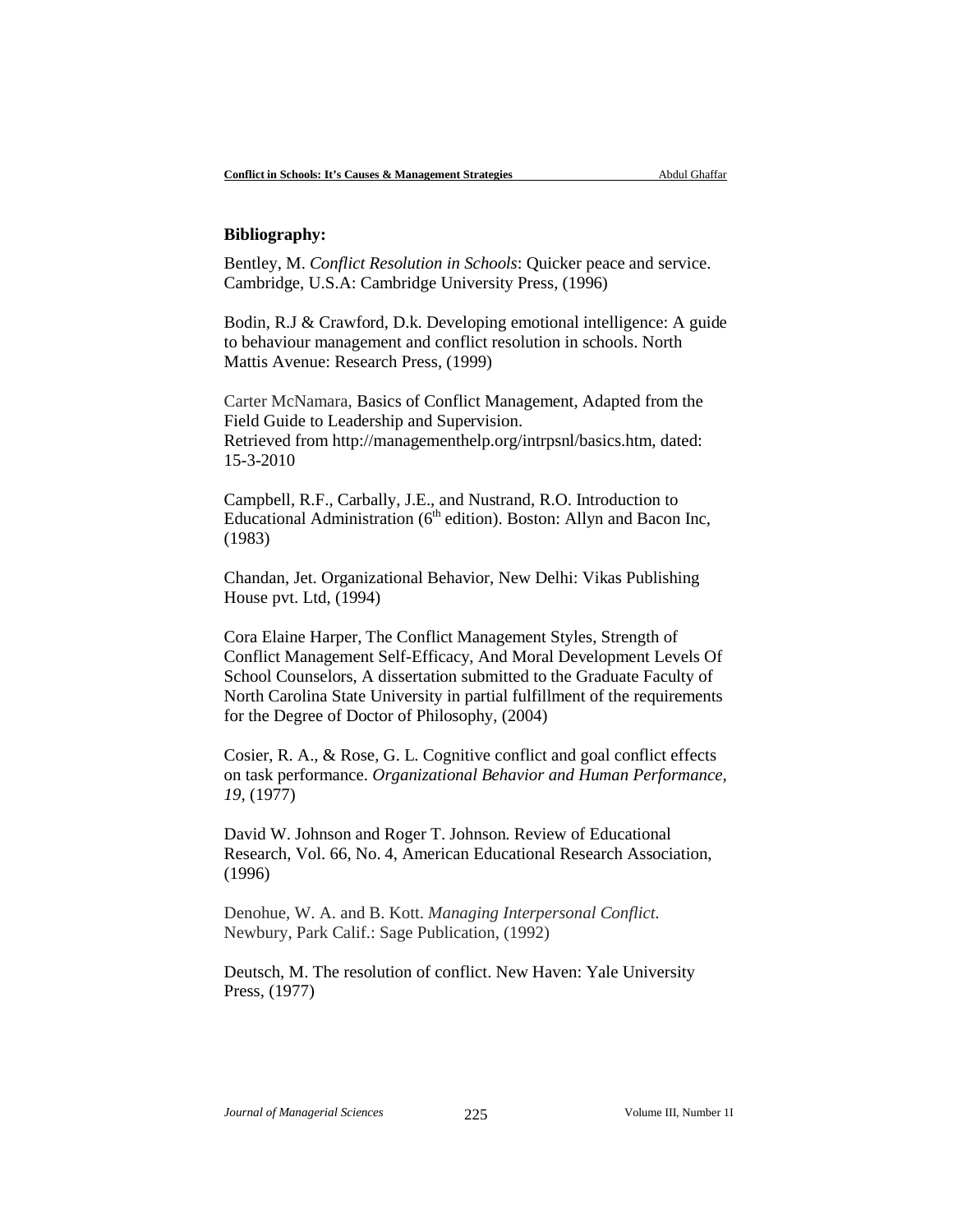Deutsch, M. *Cooperation and Conflict*. In West, M.A, Tjosvold, D. & Smith, K.G. The essentials of teamwork: International perspective. Maryland: Wiley, (2005)

Druckman, D., Broome, B. J., & Korper, S. H. Value differences and conflict Resolution: Facilitation or delinking? *Journal of Conflict Resolution, 32,* (1988)

Druckman, D., & Zechmeister, K. Conflict of interest and value dissensus: Propositions in the sociology of conflict. *Human Relations, 26,* (1973)

D'Oosterlinck, F. & Broekaert, E. *Integrating school-based and therapeutic conflict management models at schools.* The journal of school Health. 73 (6), (2003*)*

E. M. Beck and Michael Betz. A Comparative Analysis of Organizational Conflict in Schools Sociology of Education, Vol. 48, No. 1, American Sociological Association, (1975)

Fisher, R.J. *Interactive conflict resolution*. Syracuse University Press : Syracuse, New York, (1997)

Gebretensay Tesfay. A Study of factors that generate conflict between government secondary school teachers and educational managers in Addis Ababa Administrative Region, A Thesis presented to The School of Graduate Studies Addis Ababa University, (2002)

Gray, J.L and Strake, F.A. Organizational Behavior-Concepts and Applications (3rd Ed.) Columbus Bell and Howell Company, (1984) Hanson, E.M. Educational Administration and Organizational Behavior  $(3<sup>rd</sup>$  ed), Boston: Allynard Bacon,  $(1991)$ 

Hocker, J. L., and W. W. Wilmot. Interpersonal conflict. Dubuque, Iowa: Wm. C. Brown Publishers, (1985)

Jehn, K. A. To agree or not to agree: The effects of value congruence, individual demographic dissimilarity, and conflict of workgroup outcomes. *International Journal of Conflict Management, 8,* (1997b)